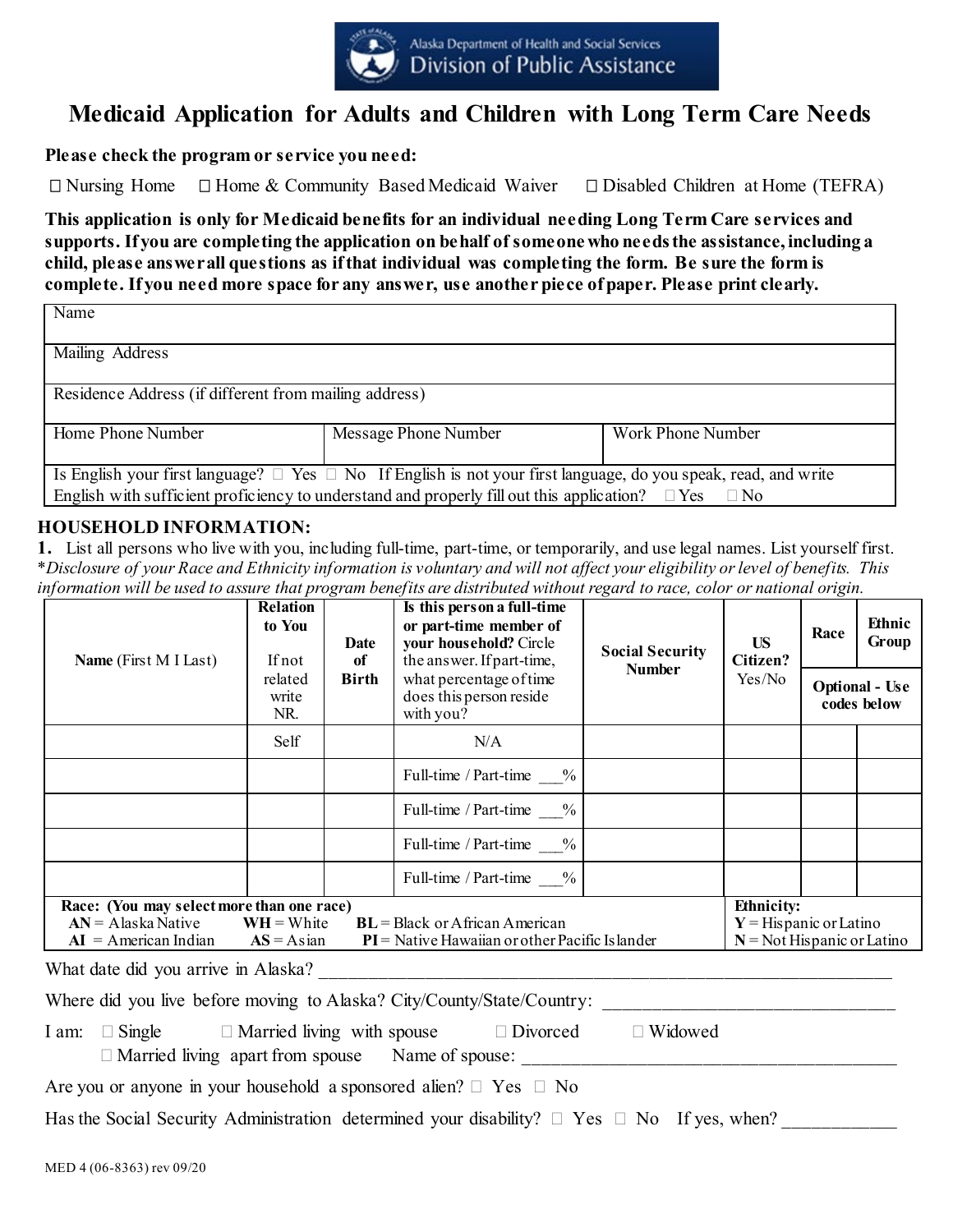#### **ASSETS INFORMATION:**

**2.** Check any of the following items that you or your spouse own or have your name(s) on. You must include any asset of any kind:

| $\Box$ ABLE Account                     | $\Box$ Coin Collection                   |                                                    |
|-----------------------------------------|------------------------------------------|----------------------------------------------------|
|                                         |                                          | $\Box$ Life Insurance                              |
| $\Box$ Annuity                          | $\Box$ Credit Union Accounts             | $\Box$ Mining Claim                                |
| $\Box$ Antiques                         | $\Box$ Escrow Account                    | $\Box$ Money Market Certificate                    |
| $\Box$ Bank Accounts                    | $\square$ Farm equipment/livestock/crops | $\Box$ Promissory Note/Loan/Mortgage               |
| $\Box$ Boat Motor                       | $\Box$ Fishing Permit                    | $\Box$ Property up for sale                        |
| $\Box$ Bonds                            | $\Box$ Gold/Silver                       | $\Box$ Reverse Mortgage                            |
| $\Box$ Burial Accounts                  | $\Box$ Home you do not live in           | $\Box$ Savings Bonds                               |
| $\Box$ Burial Plots                     | $\Box$ Home you live in                  | $\Box$ Trailer (travel, utility, boat, etc.)       |
| $\Box$ Cabin                            | $\Box$ Individual Retirement Account     | $\Box$ Trusts                                      |
| $\Box$ Camper                           | $\Box$ Joint account with someone        | $\Box$ Vehicle Shell/Topper                        |
| $\Box$ Cash on hand                     | $\Box$ Land or Building                  | $\Box$ Vehicles (car, truck, boat, airplane, etc.) |
| $\Box$ Certificate of Deposit           | $\Box$ Life Estate                       | $\Box$ Other:                                      |
|                                         |                                          |                                                    |
| $\Box$ Native Corporation Stock: Which? |                                          | Number of Shares?                                  |

If you have checked any of the above, please complete the following information about the assets. *Please provide a current statement or other document showing the value of the items with this application.*

| Owner | Type of Property/Asset | $\circ$<br>Value | $\cdot$<br>Owner | . .<br>Type of Property/Asset | Value |
|-------|------------------------|------------------|------------------|-------------------------------|-------|
|       |                        |                  |                  |                               |       |
|       |                        |                  |                  |                               |       |
|       |                        |                  |                  |                               |       |
|       |                        |                  |                  |                               |       |
|       |                        |                  |                  |                               |       |
|       |                        |                  |                  |                               |       |
|       |                        |                  |                  |                               |       |

**3.** Have you or your spouse (or their legal representative) sold, transferred, traded, given away, or put into trust any assets in the last 60 months (5 years)?  $\Box$  Yes  $\Box$  No *If yes, please complete the following information and provide documents about the transfer with this application.*

|                          | . .            |                                         |
|--------------------------|----------------|-----------------------------------------|
| <b>Asset Description</b> | Value of Asset | Date of transfer or trust establishment |
|                          |                |                                         |
|                          |                |                                         |
|                          |                |                                         |
|                          |                |                                         |
|                          |                |                                         |

#### **MONEY RECEIVED INFORMATION:**

**4.** Complete if you or anyone in your household is working. *Please provide your most recent pay stubs or a work statement completed by your employer. If self-employed, describe and attach proof of income and expenses with this application.*

| Person Employed | Employer | Hours Worked | Hourly Wage $\begin{array}{ c c } \hline \text{How often} \\ \text{paid?} \hline \end{array}$ |  |
|-----------------|----------|--------------|-----------------------------------------------------------------------------------------------|--|
|                 |          | per week     |                                                                                               |  |
|                 |          | per week     |                                                                                               |  |
|                 |          | per week     |                                                                                               |  |
|                 |          | per week     |                                                                                               |  |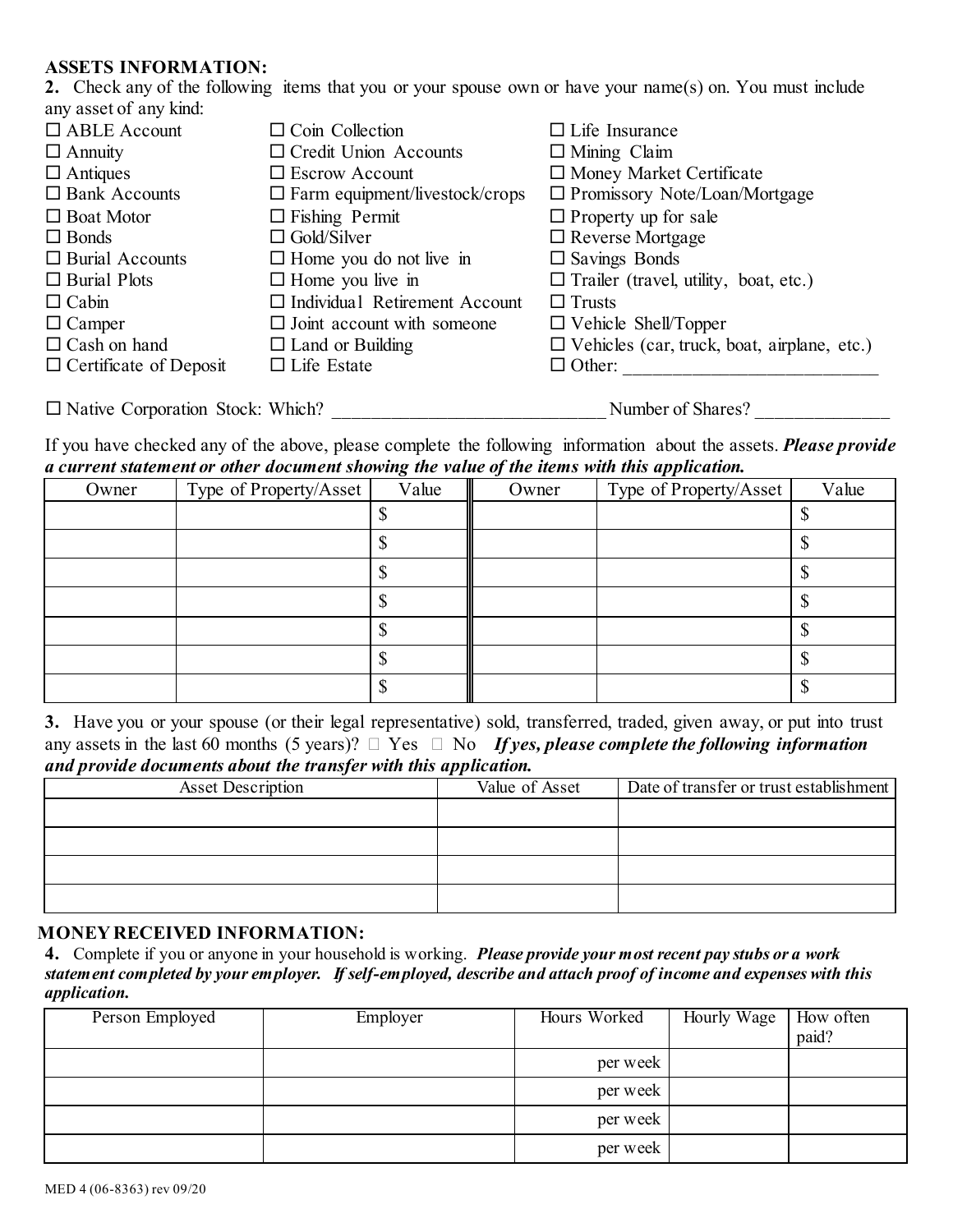**5.** List any other money you or anyone in your household receives. *Include Social Security, SSI, BIA, VA, retirement, unemployment insurance, Worker's Compensation, Native assistance, child support, cash gifts, annuities, etc.*

| Who Receives | Income Source | Amount | Who Receives | Income Source | Amount |
|--------------|---------------|--------|--------------|---------------|--------|
|              |               |        |              |               |        |
|              |               |        |              |               |        |
|              |               |        |              |               |        |
|              |               |        |              |               |        |

#### **HOUSEHOLD EXPENSE INFORMATION:**

**6.** Complete if you or your spouse has any of these monthly expenses. *Please provide proof of the obligated monthly rent amount, utility costs, and yearly property tax and insurance amounts.*

| Expense Type                | Monthly | Expense Type          | Monthly Amount | Expense Type | Monthly |
|-----------------------------|---------|-----------------------|----------------|--------------|---------|
|                             | Amount  |                       |                |              | Amount  |
| Rent/Mortgage               |         | Telephone             |                | Heating Oil  |         |
| Lot or Space Rent $\vert \$ |         | Electricity           |                | Natural Gas  |         |
| Property Tax                |         | Water / Sewer         |                | Wood / Coal  |         |
| Home Insurance              |         | Garbage<br>Collection |                | Other        |         |

#### **Failure to report or verify any of the above listed expenses will be seen as a statement by your household that you do not want to receive a deduction for the unreported expense.**

If you share payment of these expenses with anyone or receive assistance paying the expenses (such as rental assistance or heating assistance), please explain.

Do you own a home?  $\Box$  Yes  $\Box$  No Do you rent a home?  $\Box$  Yes  $\Box$  No Do you live there now?  $\Box$  Yes  $\Box$  No

If no, do you plan on returning?  $\Box$  Yes  $\Box$  No If yes, when do you plan on returning?

Does anyone live in the home now?  $\Box$  Yes  $\Box$  No

If yes, list their relationship to you:

|  |  |  | Do you receive income from this property? $\Box$ Yes $\Box$ No If yes, list the amount and how often: |  |
|--|--|--|-------------------------------------------------------------------------------------------------------|--|
|  |  |  |                                                                                                       |  |

Have you incurred any medical expenses that will not be reimbursed by Medicare, Medicaid, or other third parties?  $\Box$  Yes  $\Box$  No If yes, please provide proof.

## **HEALTH COVERAGE / INSURANCE:**

**7.** Do you need help paying for medical bills from the last 3 months?  $\Box$  Yes  $\Box$  No If yes, which months?  $\qquad \qquad$ 

**8.** If you or anyone in your household has health insurance, check the type of coverage and write the person(s) name next to the coverage they have. please answer these questions:<br> $\Box$  Medianid

| Medicaid                                     |
|----------------------------------------------|
| Medicare                                     |
| □ TRICARE                                    |
| $\Box$ VA health care programs               |
| $\Box$ Employer Insurance                    |
| Name of health insurance:                    |
| Policy number:                               |
| Is this COBRA coverage? $\Box$ Yes $\Box$ No |
| Is this a retiree plan? $\Box$ Yes $\Box$ No |
| )ther                                        |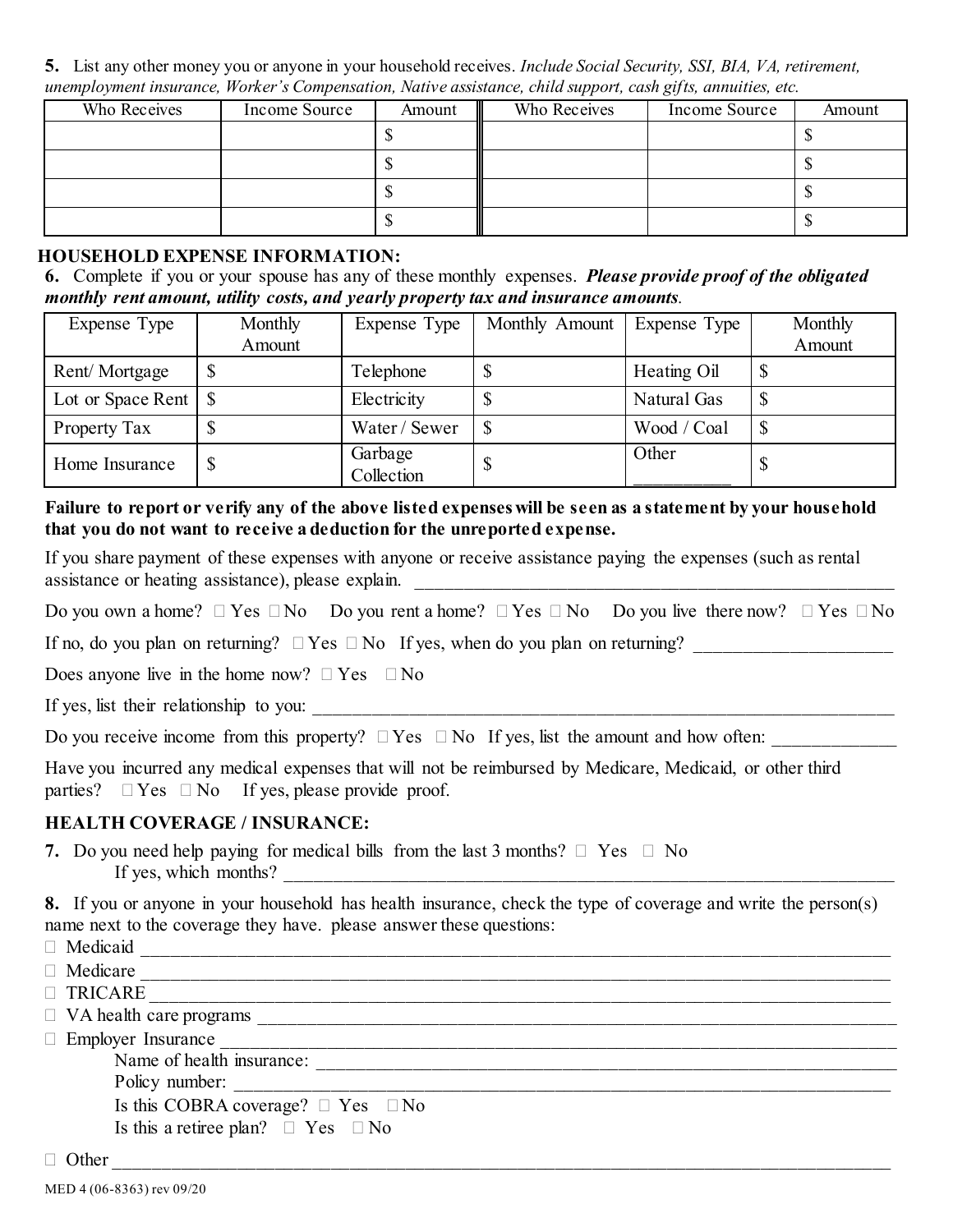## **9. ADDITIONAL INFORMATION**

| Name of nursing home:     | 'hone | ⊣nv∙<br>aλ |
|---------------------------|-------|------------|
| Name of Care Coordinator: | 'hone | Fax:       |

#### **10. AUTHORIZED REPRESENTATIVE**

If you would like to allow someone to represent you on all matters related to your application and case or would like the Division to share information about your application or case with someone, complete and include Appendix C.

#### **11. ACKNOWLEDGEMENT OF UNDERSTANDING AND STATEMENT OF TRUTH**

- I understand that I must be a current Alaska resident to qualify for Public Assistance benefits administered by the Alaska Division of Public Assistance. I further understand that, if my residency status changes, I must report the change to the Alaska Division of Public Assistance within 10 days. I further understand that if I leave the state for 30 or more days, I must notify the Alaska Division of Public Assistance of my absence, regardless of whether I consider myself an Alaska resident/intend to return to Alaska, or not.
- I understand that eligibility for Public Assistance is determined in part by how much income my household has at its disposal. To that end, I understand that this application requires that I disclose all income received by myself and members of my household, including but not limited to income from the following sources: Employment (including Self-Employment), Alimony, Child Support, Unemployment, Net Rental/Royalty, Pension/Retirement, Supplemental Security Income, Veteran's Benefits, and Social Security Benefits.
- I understand that eligibility for Public Assistance is determined in part by how many assets my household has at its disposal. To that end, I understand that this application requires that I disclose all assets possessed by myself and members of my household, including by not limited to the following types of assets: Property (regardless of whether the Property is paid for, still being paid for, or is jointly owned with someone else), all Bank Accounts (including checking and savings accounts), Cash on Hand, Certificates of Deposit, College Savings Plans, Life Insurance Policies, Pension Plans, Retirement Funds, Stocks Bonds and Annuities, Native Corporation Shares, Trust Funds, Safety Deposit Box contents, Mineral Rights, IRA Accounts, Commercial Fishing Permits, and Burial Policy Agreements.

Under penalty of perjury, I certify that all information contained in this application, including U.S. citizenship or lawful immigrant status of all persons applying for benefits, is true and correct to the best of my knowledge.

I have read or had read to me the "Rights and Responsibilities" section of the application and I understand my rights and responsibilities, including fraud penalties, as described in this application.

| <b>Signature of Adult Applicant:</b>           |                  |                       |
|------------------------------------------------|------------------|-----------------------|
|                                                | <b>Signature</b> | Date (month/day/year) |
| <b>Signature of Other Adult Applicant</b>      |                  |                       |
|                                                | Signature        | Date (month/day/year) |
| <b>Signature of Authorized Representative:</b> |                  |                       |
|                                                | <b>Signature</b> | Date (month/day/year) |
|                                                |                  |                       |

## **12. VOTER REGISTRATION**

If you want to register to vote we can help you by sending you the correct forms to complete. If you do not answer the question, it will be considered the same as a No answer. This will not stop your ability to register to vote in the future.

Do you want to register to vote?  $\Box$  Yes  $\Box$  No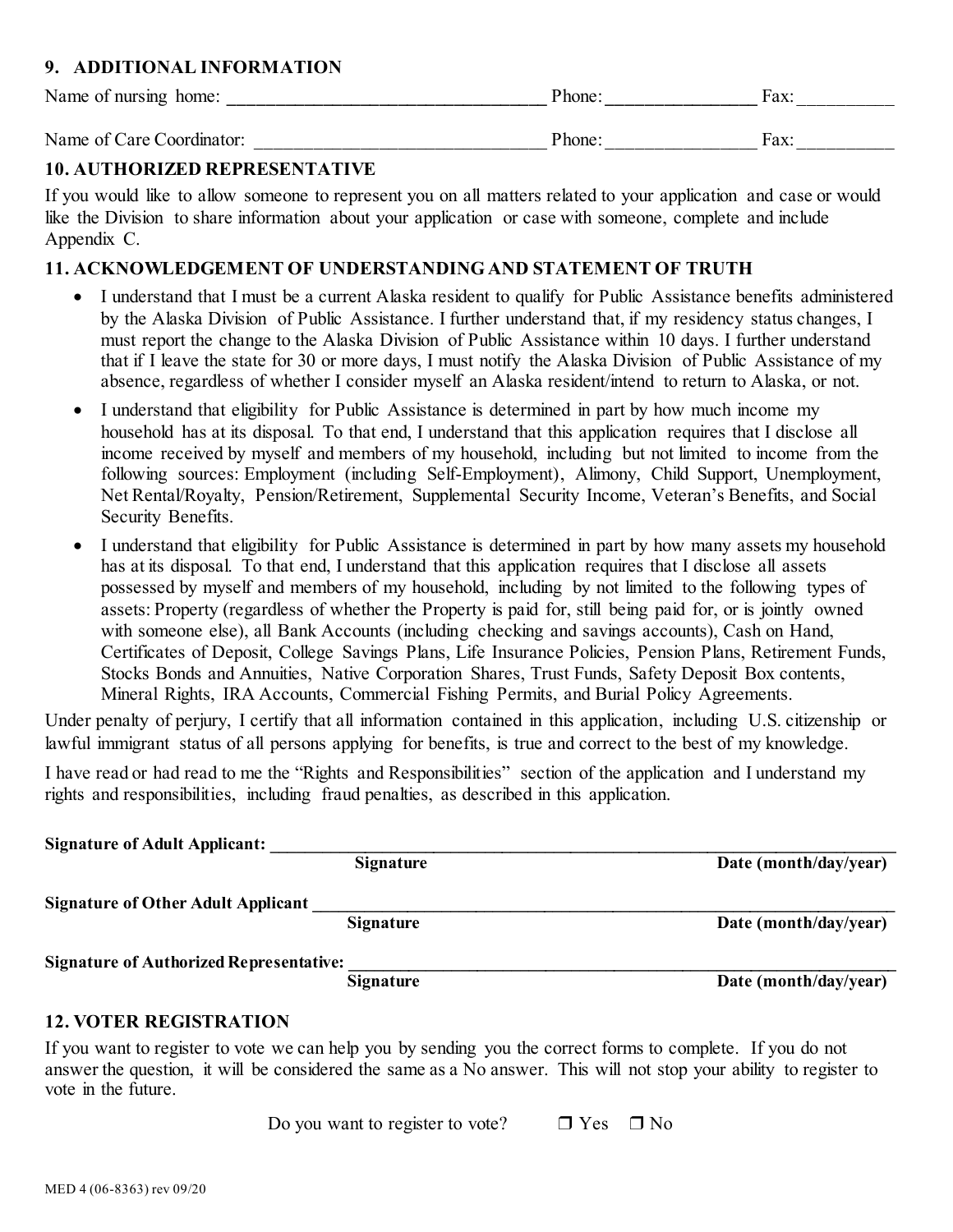# APPENDIX C: Appointing an Authorized Representative OPTIONAL

#### Would you like to allow someone to represent you on all matters related to your application and case?

You can give a trusted person or an organization permission to talk about your application and case with us, see your information, and act for you on matters related to your Public Assistance case. This person is called an "authorized representative." An authorized representative can make changes to your Public Assistance case and has access to the information in your case file. You will be held responsible for any change that is made to your case by your appointed authorized representative, up to and including potential fraud charges.

The Division of Public Assistance can release any information regarding your application and case to your authorized representative or any member of the organization indicated on this form. More than one person or organization can serve as your authorized representative.

You can appoint, withdraw, or change an authorized representative at any time. If you ever need to change your authorized representative, contact the Division of Public Assistance. If you are a legally appointed representative for someone on this application and provide proof, you do not need to complete this section.

| Name of Authorized Representative (First name, Middle name, Last name) or Organization |                  |                    |                                                                              |       |                                 | Phone Number |
|----------------------------------------------------------------------------------------|------------------|--------------------|------------------------------------------------------------------------------|-------|---------------------------------|--------------|
| Authorized Representative's Address                                                    |                  |                    |                                                                              |       | Apartment or suite number Email |              |
| City                                                                                   |                  |                    |                                                                              | State |                                 | ZIP code     |
| New                                                                                    | $\bigcap$ Change | $\bigcap$ Addition | $\bigcap$ Remove this person or organization as my authorized representative |       |                                 |              |

## Permission to Release Information

#### Is there anyone that you would like us to share information with about your application and case?

By completing this section, you can give permission for the following person or organization to receive information about your Public Assistance application and benefit status, but they will not have the ability to act on your behalf like an authorized representative. You give the Division of Public Assistance permission to release information about your case status to this additional person or organization. You may cancel this release at any time by contacting the Division of Public Assistance.

| Name of person (First name, Middle name, Last name) or Organization |                           | Phone Number |
|---------------------------------------------------------------------|---------------------------|--------------|
|                                                                     |                           |              |
| Address                                                             | Apartment or suite number | Email        |
|                                                                     |                           |              |
| City                                                                | <b>State</b>              | ZIP code     |
|                                                                     |                           |              |

## AND

OR

| Applicant / Recipient's Signature    | Date (mm/dd/yyyy)                     |
|--------------------------------------|---------------------------------------|
| Applicant / Recipient's Printed Name | Social Security Number or Case Number |

**To be valid, this form must be signed by the applicant or recipient.**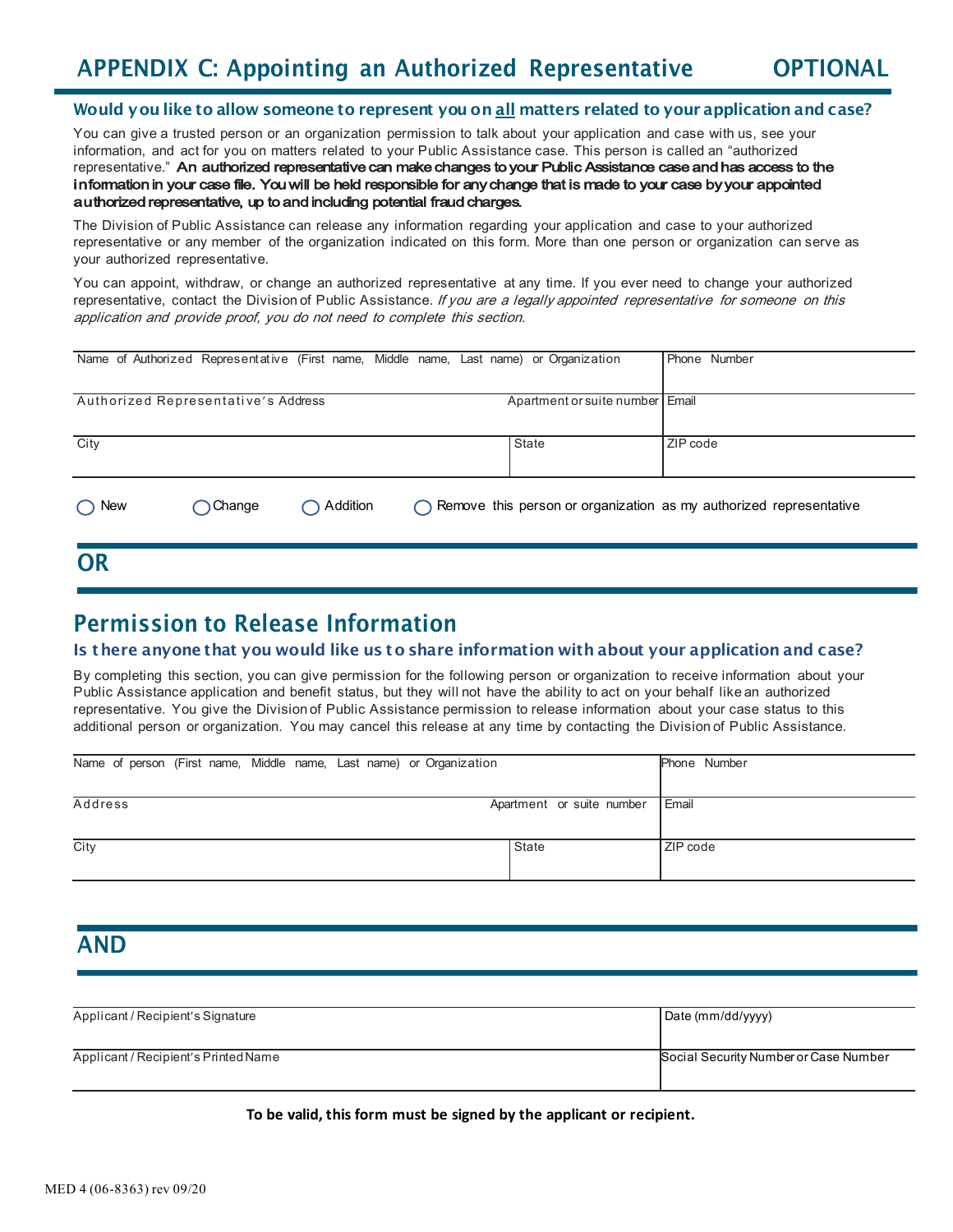# Your Rights and Responsibilities

#### What if I disagree with a decision made?

You have the right to discuss any action taken on your application or case with a caseworker or supervisor. If you think the Division of Public Assistance or Federally Facilitated Marketplace has made a mistake on your health insurance determi nation or the Division of Public Assistance has made a mistake on your benefits determinati on, you can appeal its decision. To appeal means to tell someone at the Division of Public Assistance or the Federally Facilitated Marketplace that you think the action is wrong, and ask for a fair hearing review of the action. The requests for Supplemental Nutrition Assistance Program (SNAP) and Medicaid may be made to any employee of the Division in person, by telephone, or in writing; requests for all other programs must be made in writing. SNAP fair hearing requests must be made within 90 days from the effective date of the action. Fair hearing requests for all other programs must be made within 30 days from the date of the notice. If requested, the Division will assist you in making a hearing request. If your disagreement has to do with medical billing or services, contact the Medicaid Recipient Information Helpline at 1-800-780-9972.

If you request a fair hearing before the effective date of the action, you may continue to receive benefits until a hearing decision is made. If you do not request a fair hearing before the effective date of the action, you can still appeal but benefits will not be continued. You can always re-apply for benefits while waiting for your hearing. At the hearing you may represent yourself or be represented by a legal representative. You may qualify for free legal advice and representation by contacting the Alaska Legal Services Corporation at (907) 272-9431 or 1-888-478-2572.

## My right to appeal

I know that I can find out how to appeal by contacting the Division of Public Assistance or the Marketplace at 1-800-318-2596. I know that I can be represented in the process by someone other than myself. My eligibility and other important information will be explained to me.

## When do I need to report changes?

You must report changes in your household within 10 days of when you know of the change. If you receive Alaska Temporary Assistance and a child leaves your home, you must report this within 5 days.

#### What changes do I need to report?

If you receive Health Insurance Benefits authorized by the Federally Facilitated Marketplace or Public Assistance Medicaid, you must report any and all changes to information provided in this application, including changes in your medical insurance.

If you receive Supplemental Nutrition Assistance Program and you do not receive benefits from any other program, you must report when your household's total gross income goes over the income limit for your household size and if someone in your household has lottery or gambling winnings of \$3,500 or more in a single game . If your household contains a member subject to the ABAWD time limits, you must also report when their work hours fall below 20 hours per week.

If you receive public assistance services, the changes you must report include, but are not limited to the following:

- Starting or stopping a job, change in wage rate, change from part-time to full-time, or full-time to part-time
- When money you receive from sources other than working changes by more than \$50
- Someone moves into or out of your home
- You move or get a new mailing address
- Your household gets a vehicle
- Your household has more than \$2250 total in cash and money in bank
- Changes in your child support payment or obligation
- Changes in your medical insurance if you or anyone in your household gets Medicaid
- Pregnancy changes

#### Will I need to work?

To receive Alaska Temporary Assistance or Supplemental Nutrition Assistance Program, you may have to participate in work activities. Alaska Temporary Assistance participants must prepare a Family Self-Sufficiency Plan for becoming financially independent. You must participate in approved work activities unless you qualify for an exemption. If you are an unmarried minor parent, to receive Alaska Temporary Assistance you must live with a parent or in another approved living arrangement and attend school or training. If you do not fulfill these work requirements or minor parent requirements, your benefits may be reduced or ended.

#### Read and keep this page.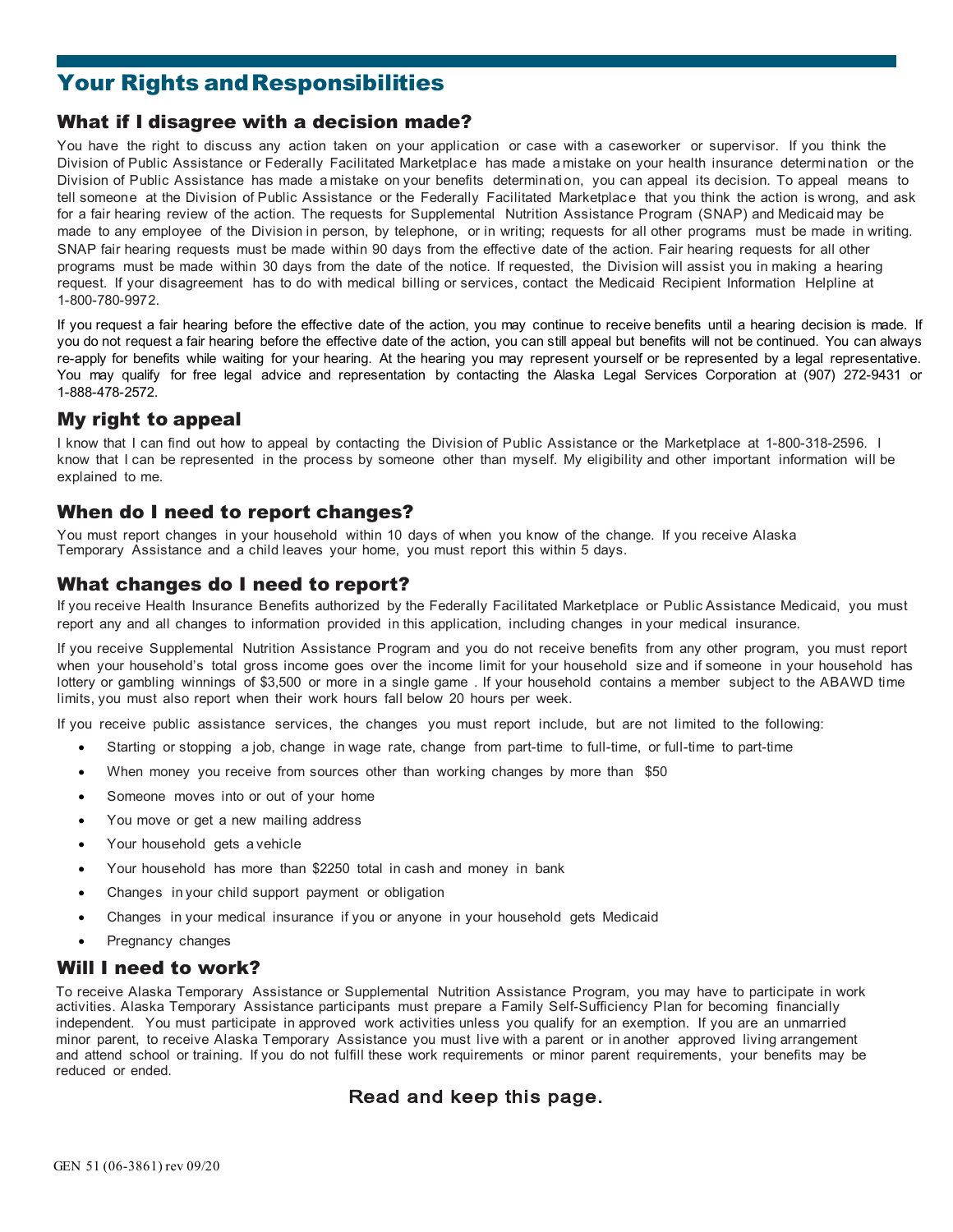#### What happens with my Child Support?

Alaska must collect child support and medical support from any parent who has the duty to pay support for a child receiving Alaska Temporary Assistance or Medicaid. This includes any money owed to you at the time you apply, as well as current and future child support payments. Any child support payments given or paid to you while receiving Alaska Temporary Assistance benefits must be reported and turned over to the State immediately. To change a child support order, you must obtain a new court order or get permission from the Child Support Services Division (CSSD). If you believe you have a good reason not to cooperate with CSSD for these programs, you must tell your caseworker immediately. You may be asked to provide information to support your reason.

## When you apply for Alaska Temporary Assistance you must:

- Sign over to CSSD your right to receive and keep child support payments due to you or a child on Alaska Temporary Assistance.
- Cooperate with CSSD in establishing paternity.
- Agree not to make purchases with or to access the cash benefits on your EBT card at ATMs that are located in bars, liquor stores, gambling or adult entertainment establishments.

#### When you apply for Medicaid you must:

Assign to the State of Alaska all rights to any medical support or other third party payments to the extent the department has paid medical assistance for care and services for you or your minor children.

- Cooperate with and assist the department in identifying and providing information concerning third parties who may be liable to pay for care and services received for you or your minor children.
- Agree to apply for all other available third-party resources that may be used to provide or pay for the cost of care or services received by you or your minor children or that may be used to reimburse the state for the cost of care or services received.
- Cooperate with CSSD in establishing paternity.
- If applying for long-term care services, including Home and Community Based Waiver services, assign to the State of Alaska as a remainder beneficiary, or as the second remainder beneficiary after your spouse or minor or disabled child, for any interest that you may have in an annuity up to the amount of Medicaid benefits received.

#### Can the State of Alaska take my estate?

The estate of an individual age 55 years of age or older who received Medicaid benefits may be subject to a claim for recovery. This is limited to the reimbursement of services received while the recipient was in a medical institution, including a nursing home or other medical institution, or was receiving home- and community-based services. Under limited conditions, the State of Alaska may place a lien on a recipient's home. However, most estate recovery is conducted after the death of the recipient or the recipient's surviving spouse, if any, and only at a time when the recipient has no surviving child under age 21 and no surviving child who is blind or disabled.

#### Will someone from the Division of Public Assistance come to my home?

A Division of Public Assistance worker may visit you at home to verify your eligibility for assistance. We may also visit you to complete case management activities such as Family Self-Sufficiency Plans. If you are not completing the activities, we may visit you to determine whether you have good cause for not doing so.

#### How are my rights protected?

The Division of Public Assistance will collect information, including the Social Security number (SSN) of each household member who is applying for Supplemental Nutrition Assistance Program, Alaska Temporary Assistance, or Medicaid, to determine eligibility for public assistance benefits. The Division will verify this information through computer matching programs, including the Income and Earnings Verification System (IEVS). This information will be used to monitor compliance with program regulations and for program management. The Division may disclose this information to other Federal and State agencies for official examination, to law enforcement officials for the purpose of apprehending persons fleeing to avoid the law, and to private claims collection agencies for claims collection action. The Division may verify immigrant status of household members by contacting the U.S. Citizenship and Immigration Services (USCIS). Information obtained from these agencies may affect your eligibility and level of benefits.

Providing the requested information, including the SSN of each household member for whom you are seeking benefits, is voluntary. However, failure to provide this information will result in the denial of benefits to each individual failing to provide an SSN. Any SSN provided will be used and disclosed in the same manner, regardless of the eligibility of the individual. The Division of Public Assistance can assist you in applying for a Social Security Number if you are seeking benefits and do not have one.

## Read and keep this page.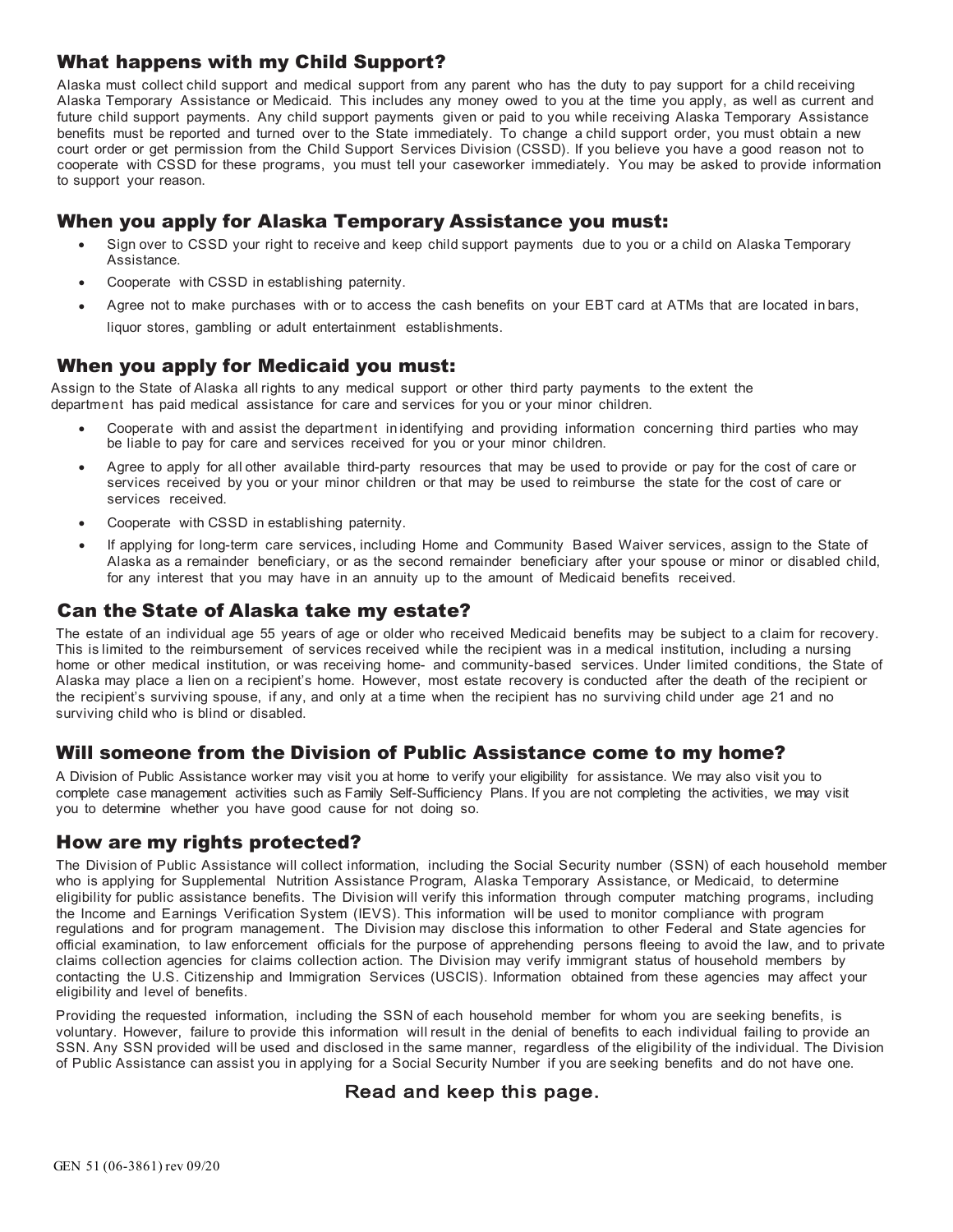When you sign the application for assistance and use Medicaid or Chronic & Acute Medical Assistance coupons, you consent to release medical records and information about yourself and any other person you are applying for to the Department of Health and Social Services (DHSS). Upon request, any person who has medical records and information or the custody of such records shall release those records to the Department or a representative of the department.

Health or medical information DHSS may have about you is protected under the Health Insurance Portability and Accountability Act (HIPAA) of 1996. This federal law provides you with certain rights about how your health information is used and disclosed. The law allows you to find out how DHSS used your health information, and how DHSS has disclosed your health information outside of DHSS. The law also limits the release of information about you to the minimum amount necessary for the purpose of the disclosure and allows you to examine and obtain a copy of your own health records and to request corrections to those records.

You can get an electronic copy of the Notice of [Privacy Practices at http://dhss.alaska.gov/Documents/Pdfs/](http://dhss.alaska.gov/Documents/Pdfs/DHSS_Notice_of_Privacy_Practices.pdf)  [DHSS\\_Notice\\_of\\_Privacy\\_Practices.pdf.](http://dhss.alaska.gov/Documents/Pdfs/DHSS_Notice_of_Privacy_Practices.pdf) You can get an electronic copy of the Notice of Privacy Practices at Request a printed [copy by writing to State of Alaska, DHSS Privacy Official, and P. O. Box 110650, Juneau, Alaska 99811-0650 or by email at](mailto:privacyofficial@alaska.gov)  [privacyofficial@alaska.gov.](mailto:privacyofficial@alaska.gov)

In accordance with Federal civil rights law and U.S. Department of Agriculture (USDA) civil rights regulations and policies, the USDA, its Agencies, offices, and employees, and institutions participating in or administering USDA programs are prohibited from discriminating based on race, color, national origin, sex, religious creed, disability, age, political beliefs, or reprisal or retaliation for prior civil rights activity in any program or activity conducted or funded by USDA.

To file a complaint of discrimination, contact USDA or HHS. Write to USDA, Director, Office of Civil Rights, Room 326-W, Whitten Building, 1400 Independence Avenue, SW, Washington, D.C. 20250-9410 or call (800) 795-3272 (voice) or (202) 720-6382 (TDD. The USDA Program Discrimination Complaint form can be found online at [http://www.as cr. usda. gov/filing-program-disc rim inat ion-com plaint](http://www.ascr.usda.gov/filing-program-discrimination-complaint-)usda-customer or a copy of the form may be requested by calling (866) 632-9992. You may also write to HHS Office for Civil Rights, 2201 Sixth Avenue – Mail Stop RX-11, Seattle, WA 98121 or call (800) 368-1019 (voice) or (800) 537-7697 (TDD). USDA and HHS are equal opportunity providers and employers.

Persons with disabilities who require alternative means of communication for program information (e.g. Braille, large print, audiotape, American Sign Language, etc.), should contact the Agency where they applied for benefits. Individuals who are deaf, hard of hearing or have speech disabilities may contact USDA through the Federal Relay Service at (800) 877-8339. Additionally, program information may be made available in languages other than English.

If you have questions about the Americans with Disabilities Act of 1990, contact the Division of Public Assistance Civil Rights Coordinator at (907) 465-3347.

## Responsibility for Overpayment

If you receive an overpayment of Public Assistance benefits or receive services to which you are not entitled, you may be financially responsible for repaying the overpayment or cost of services to the State of Alaska. This may be true even if the overpayment or improper authorization of services is due to an error on the part of the Department of Health and Social Services. By accepting benefits or services, you must understand and agree that you may have a responsibility for the repayment of benefits or services to which you were not entitled.

#### Release

Your signature on this application gives the Federally Facilitated Marketplace, the Department of Health and Social Services, its agents, and the Department of Law permission to ask for information about your health, finances, family and personal history. This information may be used to determine your eligibility for public assistance programs and, if a fraud investigation is launched, in administrative or criminal investigations of your eligibility for benefits. Your information will not be released for any other reason or to any other person or agency outside of the Federally Facilitated Marketplace, Department of Health and Social Services or its representatives except as required by law. The Release of Information will be in effect while you are an applicant or recipient of public assistance, and for any later investigations of your eligibility and receipt of benefits.

We'll check your answers using information in our electronic databases and databases from the Internal Revenue Service (IRS), Social Security, the Department of Homeland Security, and/or a consumer reporting agency. If the information doesn't match, we may ask you to send us proof. We may also contact other people or organizations including, but not limited to: the Alaska Housing Finance Corporation, the Department of Fish and Game, the Department of Labor, the Department of Law, the Department of Military and Veterans Affairs, the Department of Public Safety, the Department of Revenue, U.S. Citizenship and Immigration Services, employers, financial institutions, landlords, local governments, Native corporations, private individuals, public assistance program contractors and grantees, school authorities, the Social Security Administration, stock brokerage firms, and tax assessors. We need this information to check your eligibility for public assistance services and to check your eligibility for help paying for health coverage if you choose to apply. Additionally, information obtained from this release may be used by the Department of Health and Social Services in administrative proceedings against you, and/or by the Department of Law in criminal proceedings against you.

## Read and keep this page.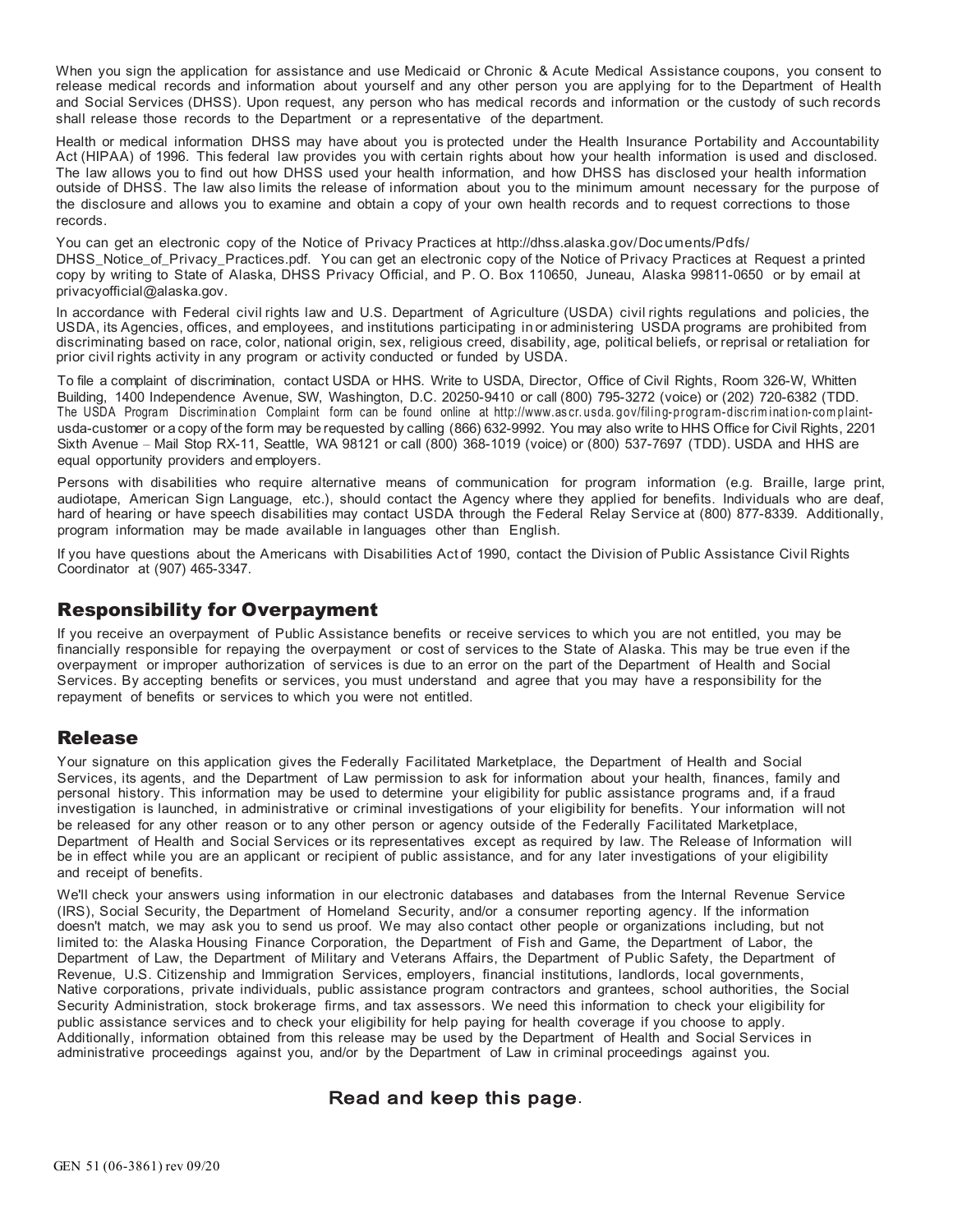# What happens if I do not follow the rules?

You may be prosecuted if you knowingly give false, incorrect, or incomplete information to get or try to get public assistance benefits you are not eligible for, or to help someone get benefits for which they are not eligible. You must repay any benefits you wrongly receive.

| <b>Supplemental Nutrition Assistance Program (SNAP)</b>                                                                                                                                                                                                                                                                                                                                                              |                                                                                                                                                                                                                                                                                                                                                                                                                                                                               |  |  |
|----------------------------------------------------------------------------------------------------------------------------------------------------------------------------------------------------------------------------------------------------------------------------------------------------------------------------------------------------------------------------------------------------------------------|-------------------------------------------------------------------------------------------------------------------------------------------------------------------------------------------------------------------------------------------------------------------------------------------------------------------------------------------------------------------------------------------------------------------------------------------------------------------------------|--|--|
| I understand that if I<br>Commit an intentional program violation of the<br>Supplemental Nutrition Assistance Program<br>defined in 7 CFR 273.16 or any of the following:<br>hide information or make false statements<br>use electronic benefit transfer (EBT) cards that<br>$\bullet$<br>belong to someone else<br>use SNAP benefits to buy alcohol or tobacco<br>$\bullet$<br>trade or sell benefits or EBT cards | $I$ may<br>lose SNAP benefits for 12 months for the first<br>offense and be required to repay all benefits<br>overpaid to me<br>lose SNAP benefits for 24 months for the second<br>$\bullet$<br>offense and be required to repay all benefits<br>overpaid to me<br>lose SNAP benefits permanently for third offense<br>$\bullet$<br>and be required to repay all benefits overpaid to<br>me<br>be fined up to \$250,000.00, imprisoned up to 20<br>$\bullet$<br>years or both |  |  |
| trade SNAP benefits for controlled<br>substances, such as drugs                                                                                                                                                                                                                                                                                                                                                      | lose SNAP benefits for 24 months for the first<br>$\bullet$<br>offense<br>lose SNAP benefits permanently for the second<br>$\bullet$<br>offense                                                                                                                                                                                                                                                                                                                               |  |  |
| give false information about who I am and<br>where I live so I can get extra benefits                                                                                                                                                                                                                                                                                                                                | lose SNAP benefits for 10 years for each offense<br>$\bullet$                                                                                                                                                                                                                                                                                                                                                                                                                 |  |  |
| have been convicted of trading or selling SNAP<br>benefits worth more than \$500, or trading SNAP<br>benefits for firearms, ammunition, or explosives                                                                                                                                                                                                                                                                | be barred from receiving SNAP benefits<br>$\bullet$<br>permanently                                                                                                                                                                                                                                                                                                                                                                                                            |  |  |
| <b>Alaska Temporary Assistance Program</b>                                                                                                                                                                                                                                                                                                                                                                           |                                                                                                                                                                                                                                                                                                                                                                                                                                                                               |  |  |
| I understand that if I<br>commit an intentional program violation or I am<br>convicted of fraud<br>give false information about who I am and where I<br>live so I can get extra benefits<br>use my ATAP cash benefits or access them at<br>any ATMs located in bars, liquor stores,<br>gambling or adult entertainment establishments                                                                                | I may<br>lose benefits for 6 months for the first offense<br>lose benefits for 12 months for the second offense<br>$\bullet$<br>lose benefits permanently for the third offense<br>$\bullet$<br>other penalties may also apply and I may be subject<br>$\bullet$<br>to criminal prosecution<br>have to pay back amount received if there is an<br>$\bullet$<br>overpayment                                                                                                    |  |  |
| <b>Medicaid Program</b>                                                                                                                                                                                                                                                                                                                                                                                              |                                                                                                                                                                                                                                                                                                                                                                                                                                                                               |  |  |
| I understand that if I<br>commit an intentional program violation or program<br>abuse that results in misuse or overuse of Medicaid<br>benefits or are found guilty of misconduct related to<br><b>Medicaid benefits</b><br>commit Medical Assistance fraud under AS 47.05.210                                                                                                                                       | $I$ may<br>be required to pay back the amount of Medicaid<br>services that I or anyone in my household received<br>be excluded from Medicaid for up to 10 years<br>$\bullet$<br>have to pay fines up to \$25,000 and be subject to<br>$\bullet$<br>criminal prosecution                                                                                                                                                                                                       |  |  |